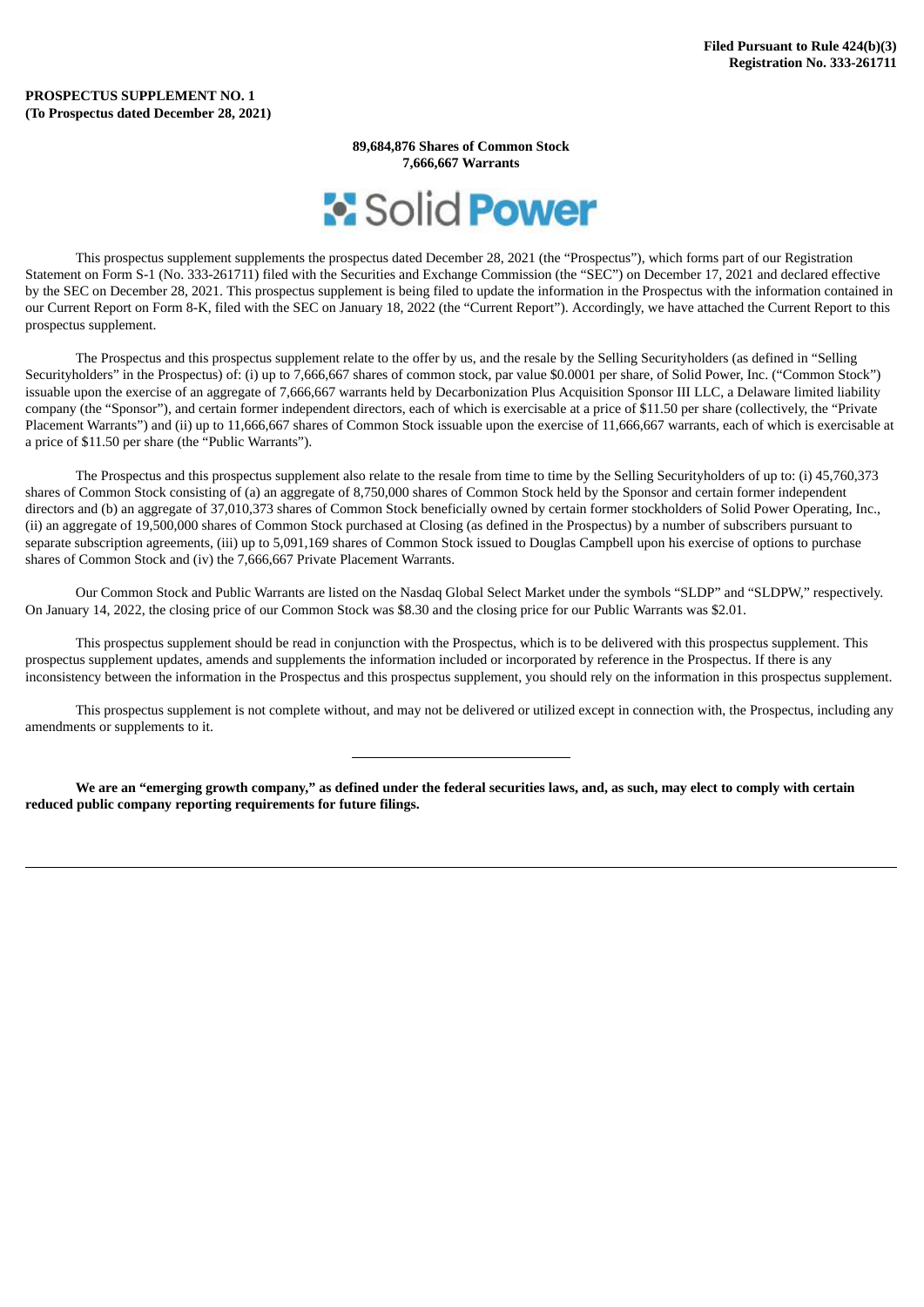Investing in our securities involves a high degree of risk. In reviewing the Prospectus and this prospectus supplement, you should carefully consider the matters described under the heading "Risk Factors" beginning on page 7 of the Prospectus.

You should rely only on the information contained in the Prospectus, this prospectus supplement or any prospectus supplement or **amendment hereto. We have not authorized anyone to provide you with different information.**

Neither the SEC nor any state securities commission has approved or disapproved of these securities or determined if this prospectus is **truthful or complete. Any representation to the contrary is a criminal offense.**

The date of this prospectus supplement is January 18, 2022.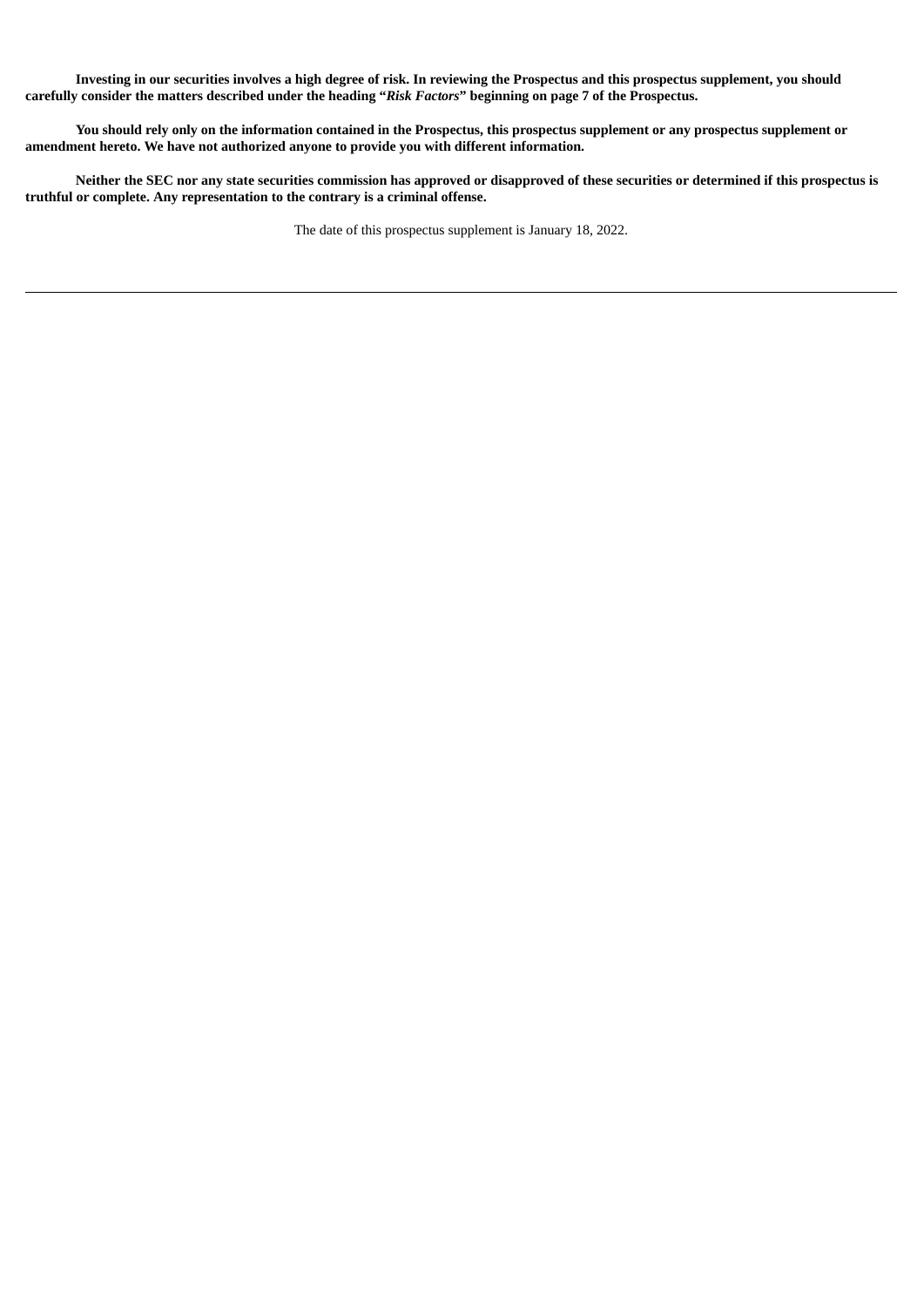### **UNITED STATES SECURITIES AND EXCHANGE COMMISSION**

**Washington, D.C. 20549**

### **FORM 8-K**

**CURRENT REPORT Pursuant to Section 13 or 15(d) of the Securities Exchange Act of 1934**

**Date of report (Date of earliest event reported): January 17, 2022**

## **Solid Power, Inc.**

**(Exact Name of Registrant as Specified in Charter)**

**(State or other jurisdiction of incorporation)**

**(Commission File Number)**

**Delaware 001-40284 86-1888095 (I.R.S. Employer Identification Number)**

**486 S. Pierce Avenue, Suite E Louisville, Colorado 80027 (Address of principal executive offices) (Zip code)**

**(303) 219-0720**

**(Registrant's telephone number, including area code)**

**Not Applicable (Former name or former address, if changed since last report)**

Check the appropriate box below if the Form 8-K filing is intended to simultaneously satisfy the filing obligation of the Registrant under any of the following provisions:

 $\Box$  Written communications pursuant to Rule 425 under the Securities Act (17 CFR 230.425)

☐ Soliciting material pursuant to Rule 14a-12 under the Exchange Act (17 CFR 240.14a-12)

☐ Pre-commencement communications pursuant to Rule 14d-2(b) under the Exchange Act (17 CFR 240.14d-2(b))

 $□$  Pre-commencement communications pursuant to Rule 13e-4(c) under the Exchange Act (17 CFR 240.13e-4(c))

Securities registered pursuant to Section 12(b) of the Act:

|                                                   | <b>Trading</b> | Name of each exchange       |
|---------------------------------------------------|----------------|-----------------------------|
| Title of each class                               | Symbol(s)      | on which registered         |
| Common stock, par value \$0.0001 per share        | <b>SLDP</b>    | The Nasdag Stock Market LLC |
| Warrants, each whole warrant exercisable for      |                |                             |
| one share of common stock at an exercise price of |                |                             |
| \$11.50                                           | <b>SLDPW</b>   | The Nasdag Stock Market LLC |

Indicate by check mark whether the registrant is an emerging growth company as defined in Rule 405 of the Securities Act of 1933 (§ 230.405) or Rule 12b-2 of the Securities Exchange Act of 1934 (§ 240.12b-2).

Emerging growth company  $\boxtimes$ 

If an emerging growth company, indicate by check mark if the registrant has elected not to use the extended transition period for complying with any new or revised financial accounting standards provided pursuant to Section 13(a) of the Exchange Act.  $\Box$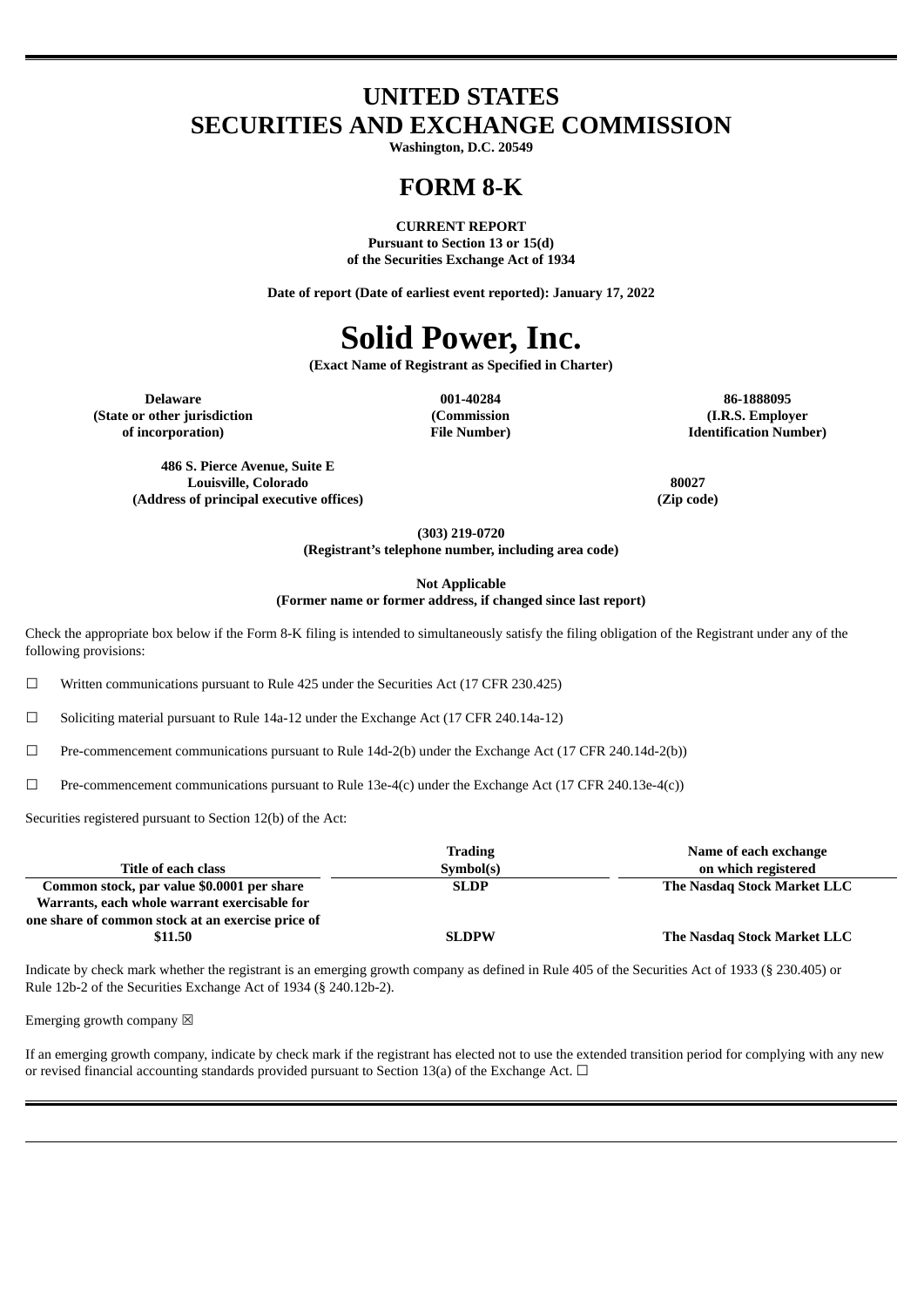#### Item 5.02 Departure of Directors or Certain Officers: Election of Directors: Appointment of Certain Officers: Compensatory Arrangements of **Certain Officers.**

Effective on January 17, 2022, the Board of Directors (the "Board") of Solid Power, Inc. (the "Company") increased the size of the Board from seven directors to eight directors and filled the newly created vacancy by appointing Lesa Roe as a director of the Company. The Board designated Ms. Roe as a Class I director, to serve until the Company's 2022 annual meeting of stockholders. Ms. Roe was also appointed to the Audit Committee of the Board and the Nominating and Corporate Governance Committee of the Board.

Ms. Roe will be compensated in accordance with the Company's outside director compensation policy, which has previously been filed with the Securities and Exchange Commission (the "SEC"). In addition, the Company and Ms. Roe entered into the Company's standard indemnification agreement, the form of which has previously been filed with the SEC.

There have been no transactions with the Company and there are currently no proposed transactions with the Company that would be required to be disclosed under Item 404(a) of Regulation S-K. No arrangement or understanding exists between Ms. Roe and any other person pursuant to which Ms. Roe was selected as a director of the Company.

#### **Item 7.01 Regulation FD Disclosure.**

On January 18, 2022, the Company issued a press release announcing Ms. Roe's appointment to the Board. The full text of the press release is furnished as Exhibit 99.1 to this Current Report on Form 8-K. Internet addresses in the press release are for informational purposes only and are not intended to be hyperlinks to other information of the Company.

The information contained in this Item 7.01 and in the accompanying Exhibit 99.1 shall not be incorporated by reference into any filing of the Company, whether made before or after the date hereof, regardless of any general incorporation language in such filing, unless expressly incorporated by specific reference to such filing. The information in this Item 7.01 and the exhibit hereto shall not be deemed to be "filed" for purposes of Section 18 of the Exchange Act or otherwise subject to the liabilities of that section or Sections 11 and 12(a)(2) of the Securities Act of 1933, as amended.

#### **Item 9.01 Financial Statements and Exhibits.**

#### **(d) Exhibits.**

See the Exhibit index below, which is incorporated herein by reference.

| Exhibit |                                                                              |
|---------|------------------------------------------------------------------------------|
| No.     | <b>Description</b>                                                           |
| 99.1    | Press Release, dated January 18, 2022.                                       |
| 104     | Cover Page Interactive Data File (embedded within the Inline XBRL document). |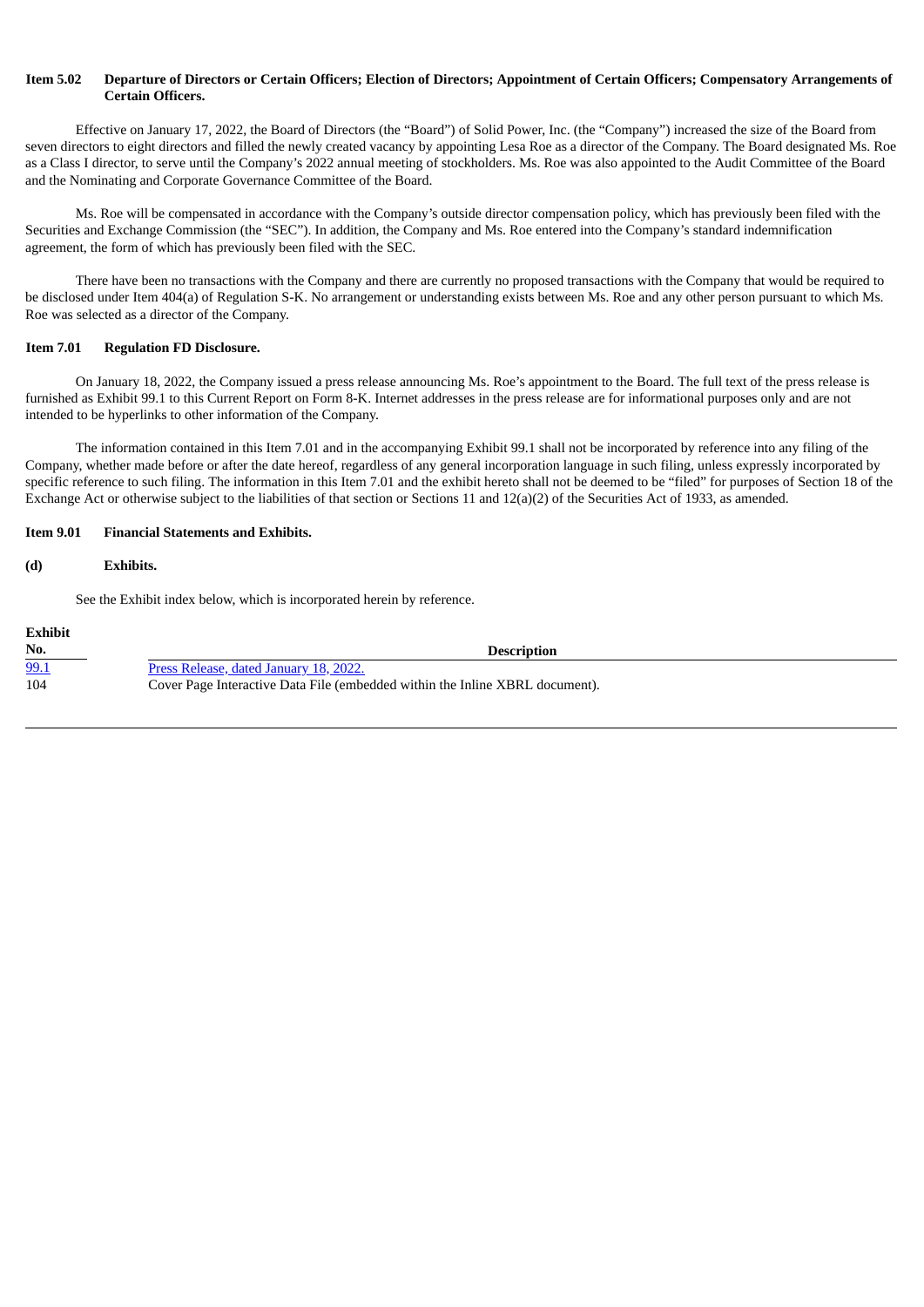#### **SIGNATURE**

Pursuant to the requirements of the Securities Exchange Act of 1934, the registrant has duly caused this report to be signed on its behalf by the undersigned, hereunto duly authorized.

Dated: January 18, 2022

SOLID POWER, INC.

By: /s/ James Liebscher

Name: James Liebscher Title: Chief Legal Officer and Secretary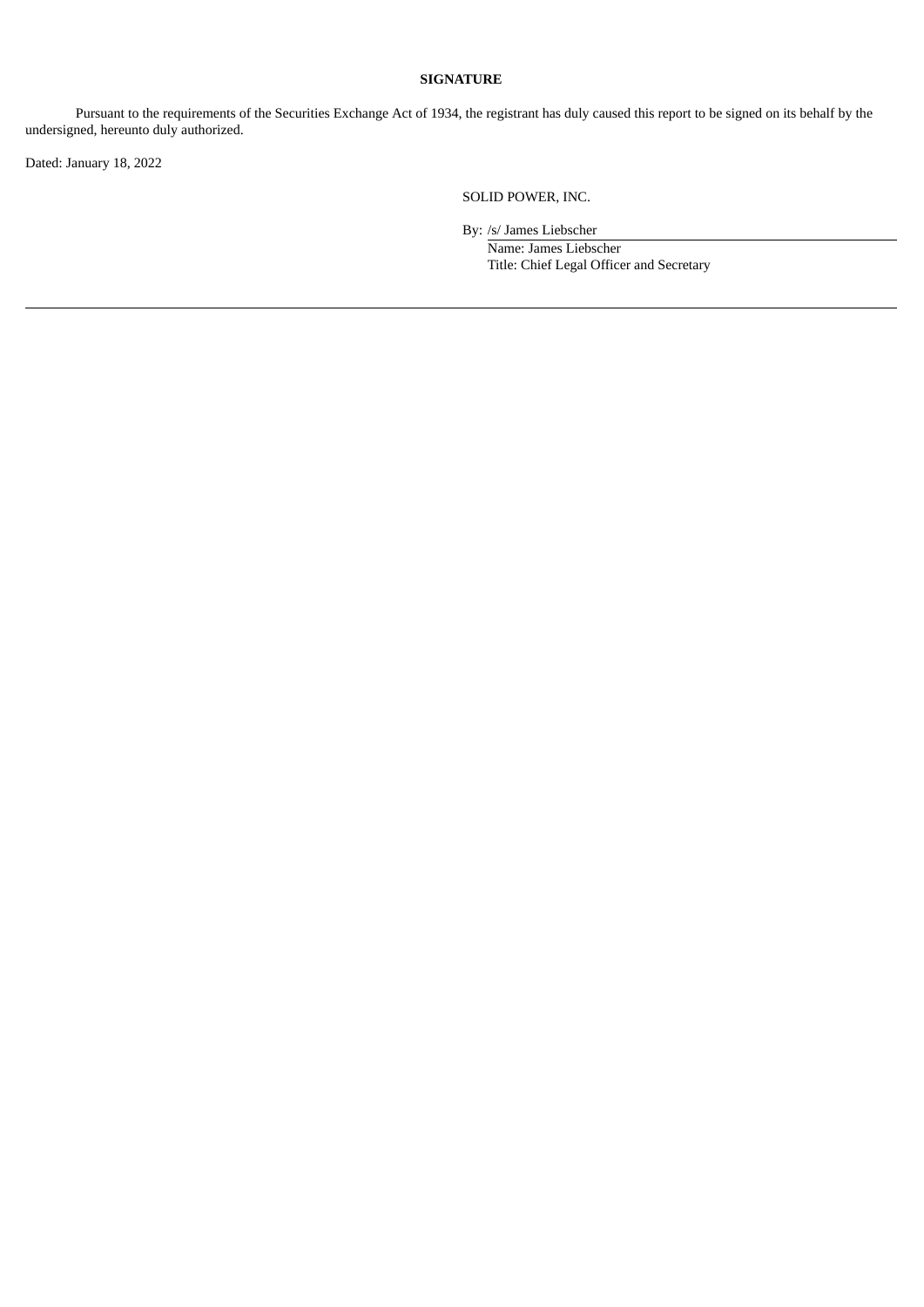# <span id="page-5-0"></span>**Solid Power**

#### **Solid Power Appoints Former Senior NASA Executive Lesa Roe to Board of Directors**

Roe strenathens Solid Power's board by addina extensive executive leadership, strateay, and operational oversiaht expertise

**LOUISVILLE, Colo., January 18, 2022 –** Solid Power, Inc. ("Solid Power") (Nasdaq: SLDP), an industry-leading developer of all-solid-state battery cells for electric vehicles, today announced its board of directors appointed Lesa Roe to the board, effective January 17, 2022, bringing the total number of board members to eight.

Ms. Roe brings to the Solid Power board more than 35 years of executive leadership and engineering experience, including in the matters of strategy, corporate management and budget oversight. Until December 2021, Ms. Roe served as the Chief Executive Officer and Chancellor of the University of North Texas System, where she managed three universities with a combined annual revenue of \$1.3 billion, 14,000 employees and enrollment of over 49,000 students. Previously, from 1984 until 2017, Ms. Roe served in successive roles at the National Aeronautics and Space Administration ("NASA"), culminating in her serving as NASA's Acting Deputy Administrator, NASA's second in command, and Deputy Chief Operating Officer. During her tenure, Ms. Roe led strategy, execution, operations, and corporate management nationally across all ten NASA field centers, five product lines, managed a \$19.6 billion annual budget, \$31 billion in assets and had oversight of 17,000 employees.

"Lesa's extensive leadership experience and technical background in engineering make her a valuable addition to our board," said David Jansen, Chairperson and President of Solid Power. "We are excited to welcome Lesa to the Solid Power board and look forward to her strategic input as we prepare to produce full-scale all-solid-state batteries for automotive qualification."

#### **About Solid Power**

Solid Power is an industry-leading developer of all-solid-state rechargeable battery cells for electric vehicles and mobile power markets. Solid Power replaces the flammable liquid electrolyte in a conventional lithium-ion battery with a proprietary sulfide-based solid electrolyte. As a result, Solid Power's all-solid-state battery cells are expected to be safer and more stable across a broad temperature range, provide an increase in energy density compared to the best available rechargeable battery cells, enable less expensive, more energy-dense battery pack designs and be compatible with traditional lithium-ion manufacturing processes. For more information, visit http://www.solidpowerbattery.com/.

#### **Solid Power Contact Information**

For Investors: Kevin Paprzycki Chief Financial Officer 1 (800) 799-7380 investors@solidpowerbattery.com